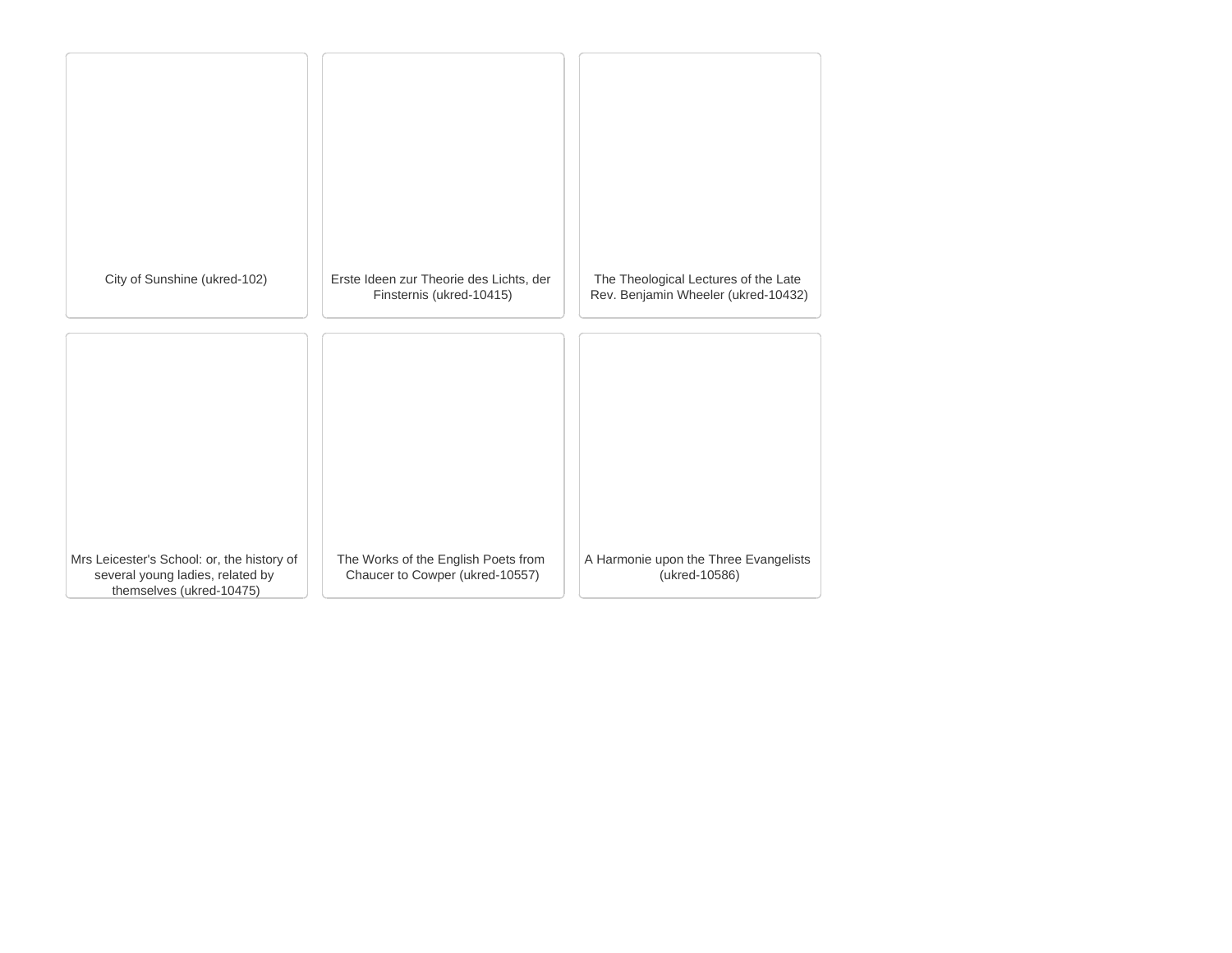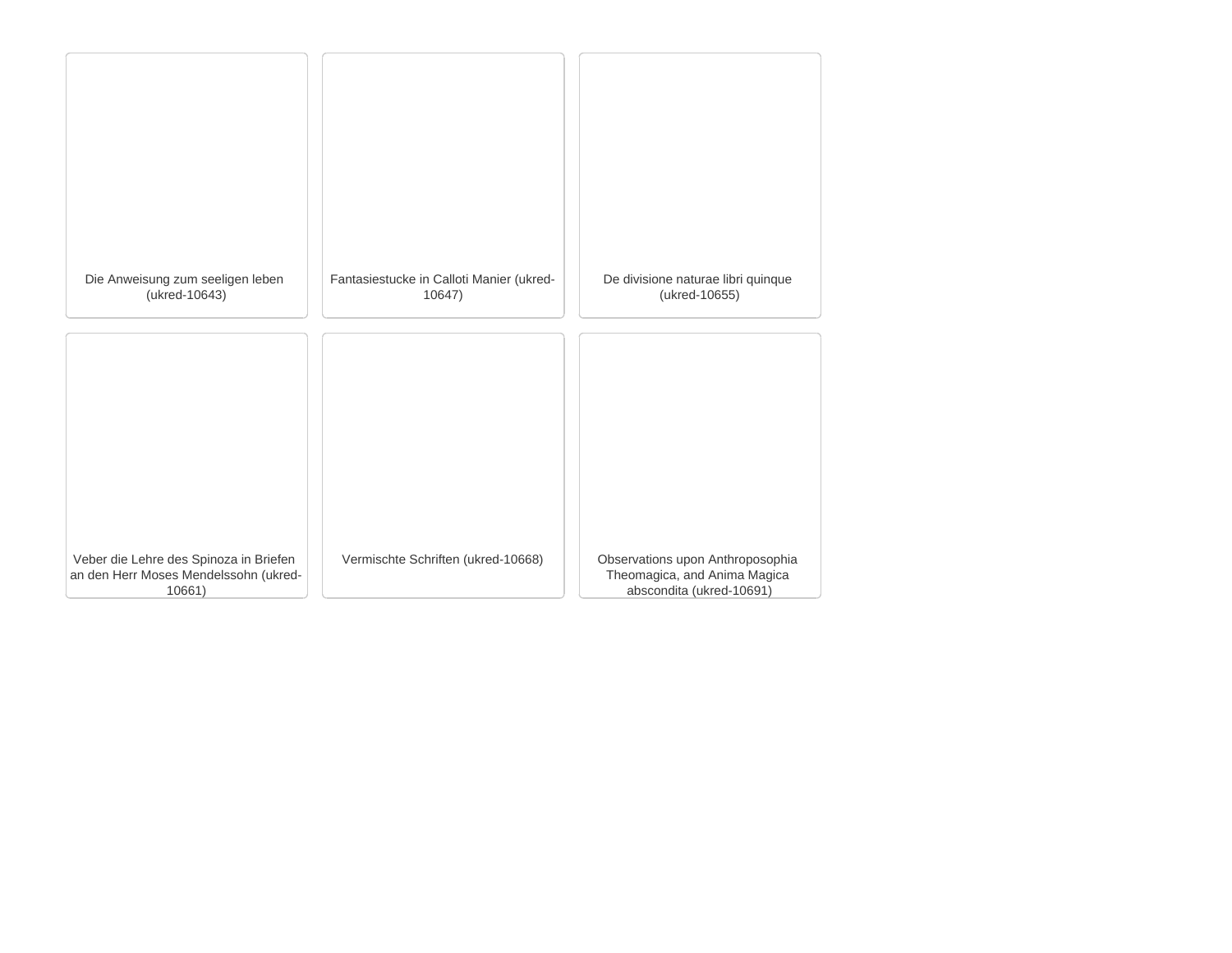| Gedichte (ukred-10702)                            | A Vindication of the Doctrine of the Holy<br>and Ever (ukred-10708)         | The Second Lash of Alazonomastix<br>(ukred-10711)                |
|---------------------------------------------------|-----------------------------------------------------------------------------|------------------------------------------------------------------|
|                                                   |                                                                             |                                                                  |
|                                                   |                                                                             |                                                                  |
|                                                   |                                                                             |                                                                  |
|                                                   |                                                                             |                                                                  |
|                                                   |                                                                             |                                                                  |
| Lives of British Statesmen, & c (ukred-<br>10731) | The Life of Wesley; and the Rise and<br>Progress of Methodism (ukred-10748) | Grundzuge der philosophischen<br>Naturwissenschaft (ukred-10765) |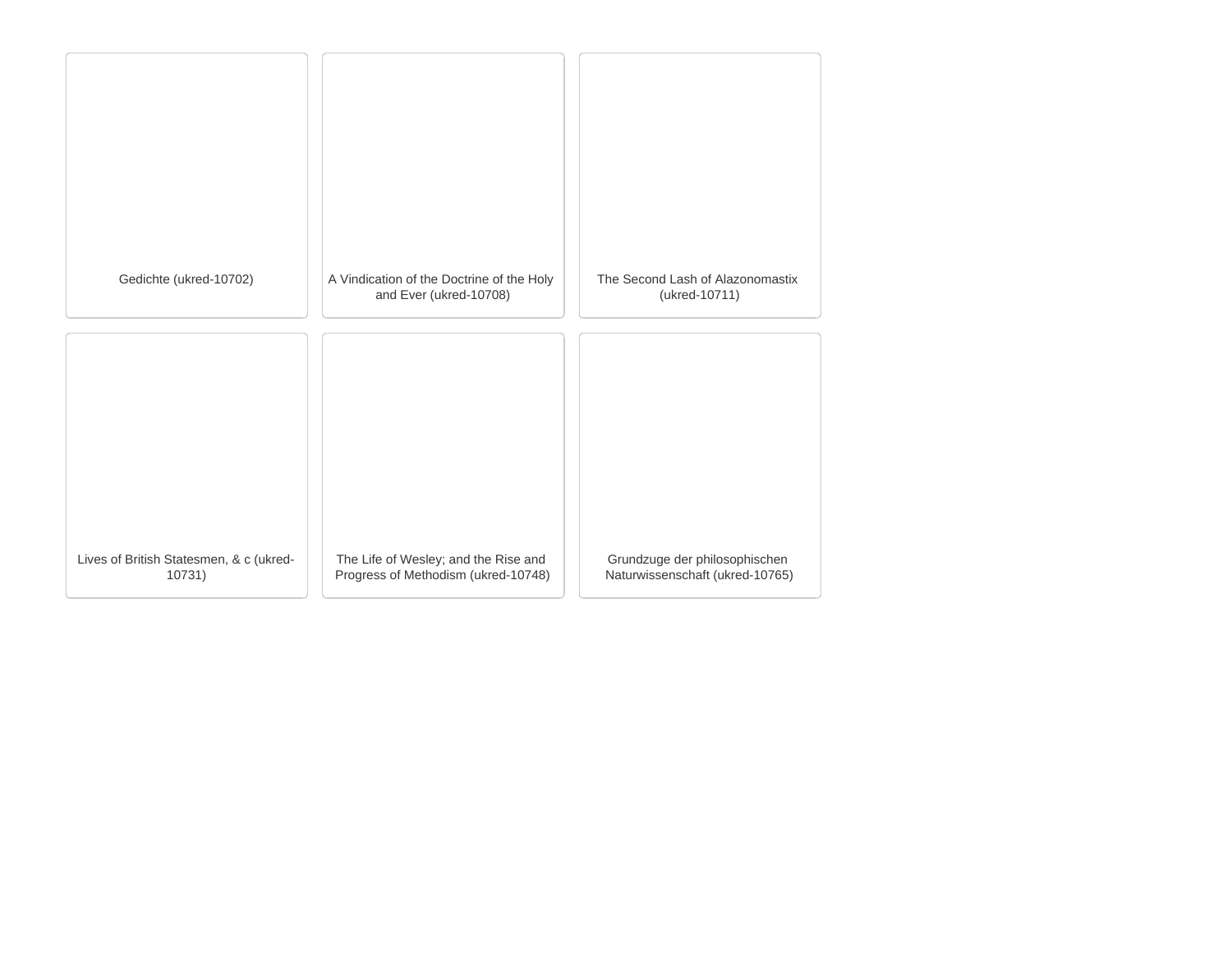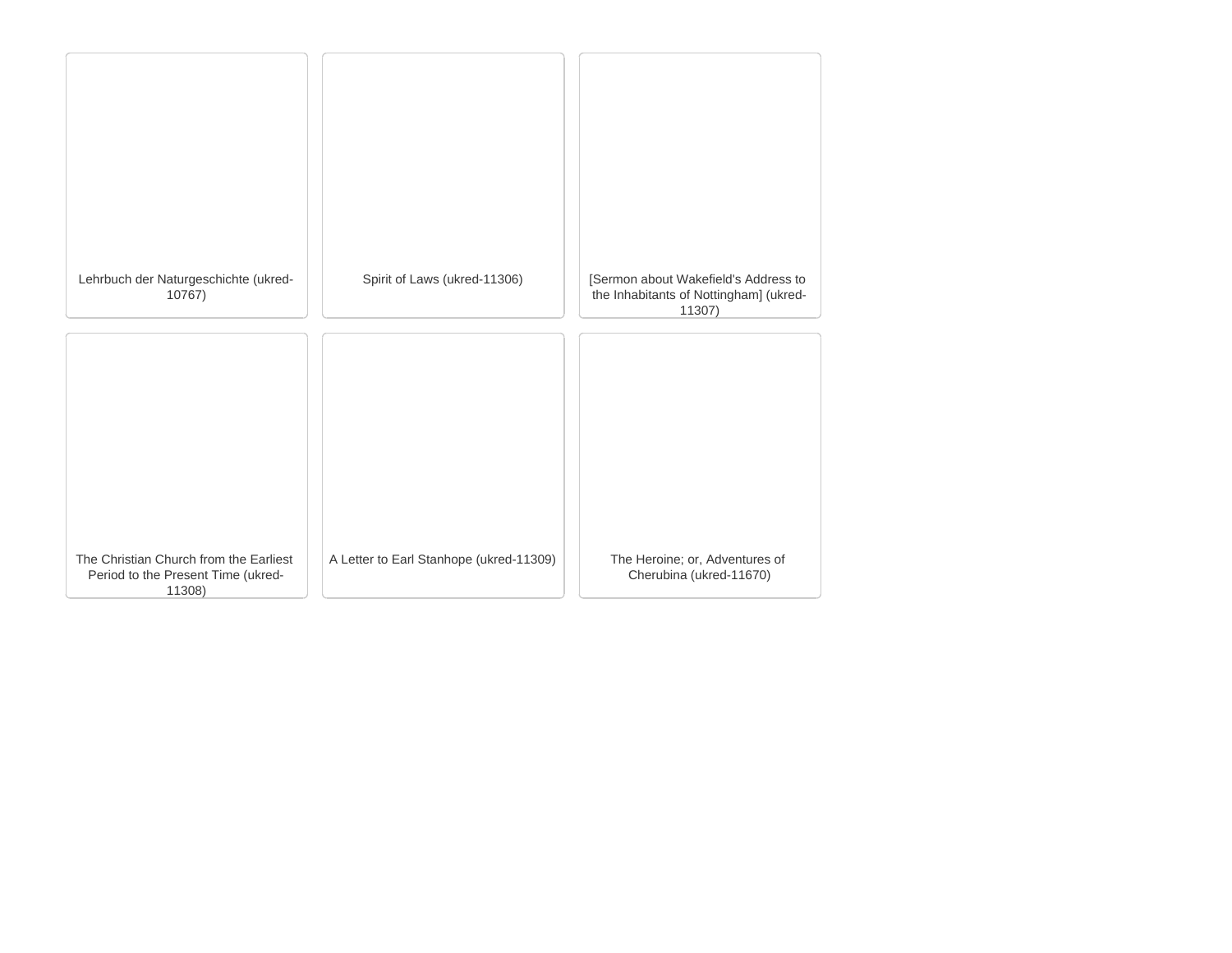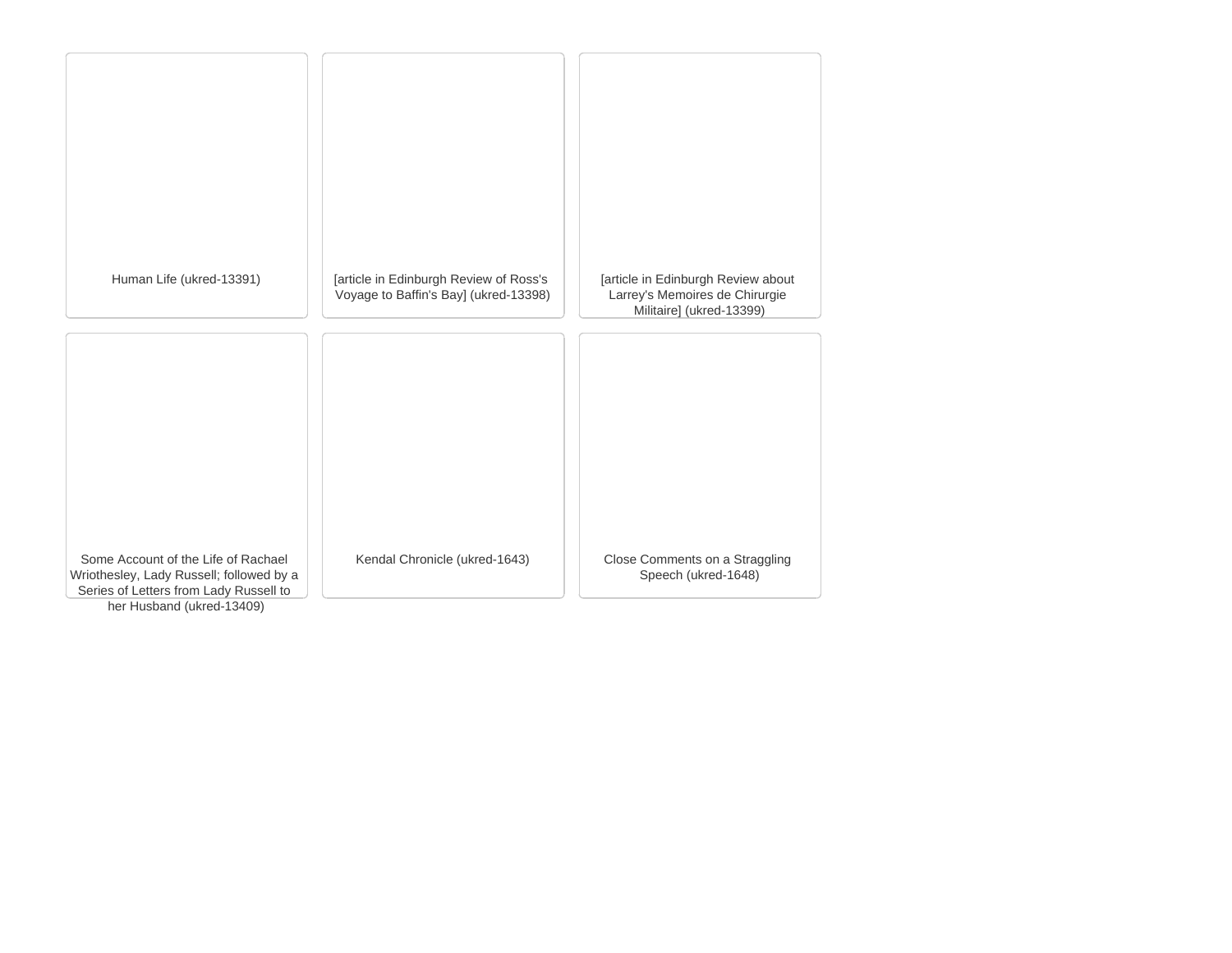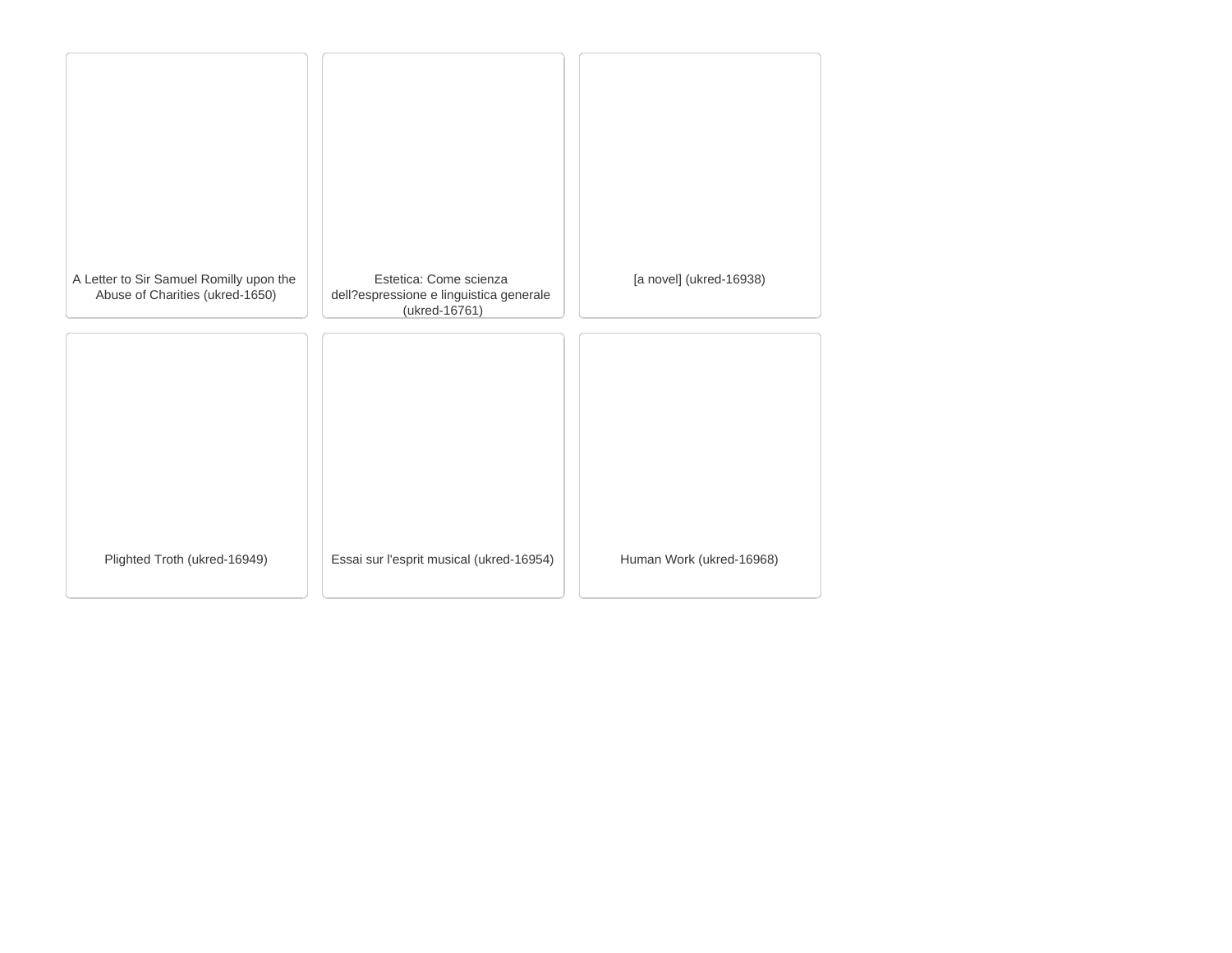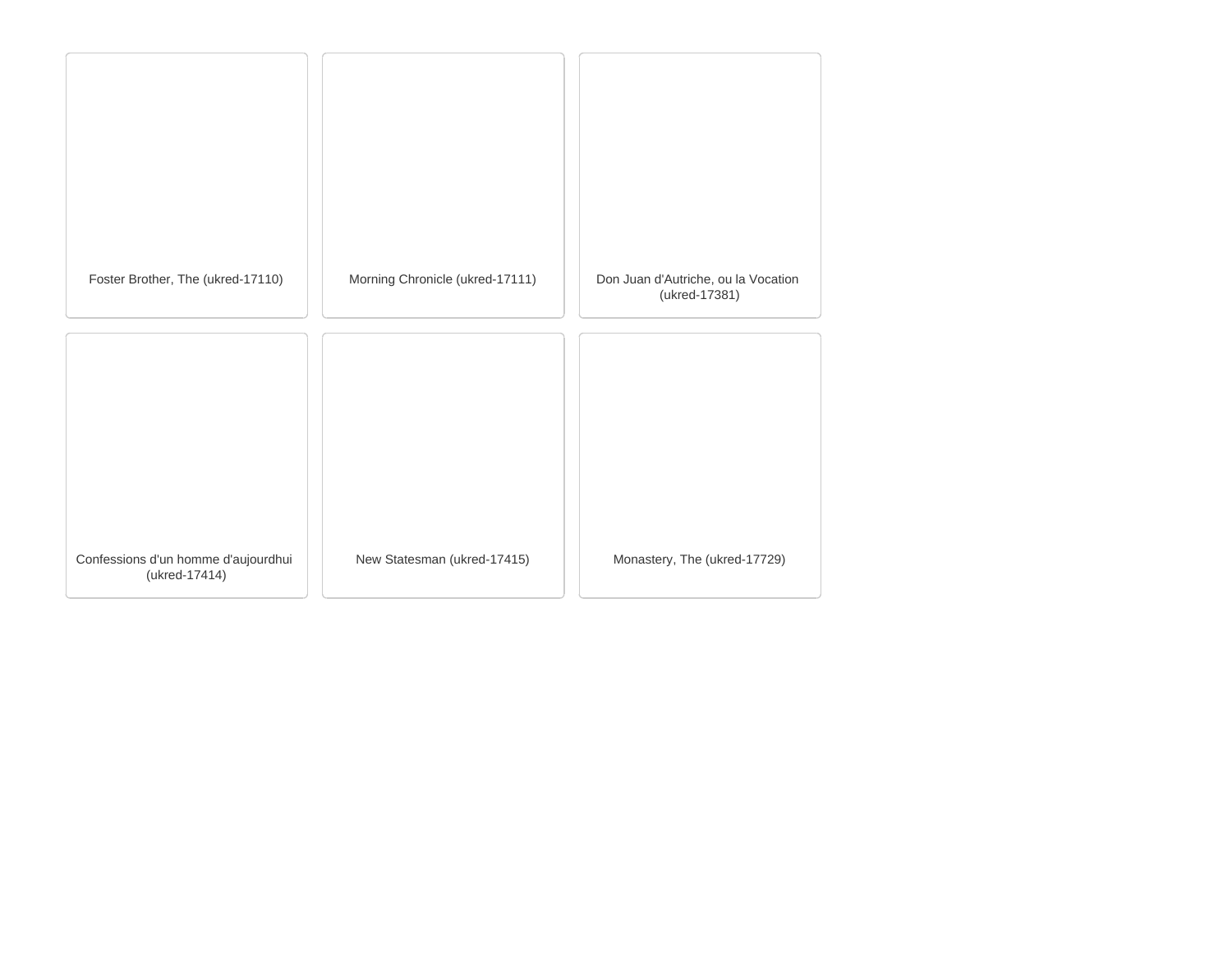

(ukred-18043)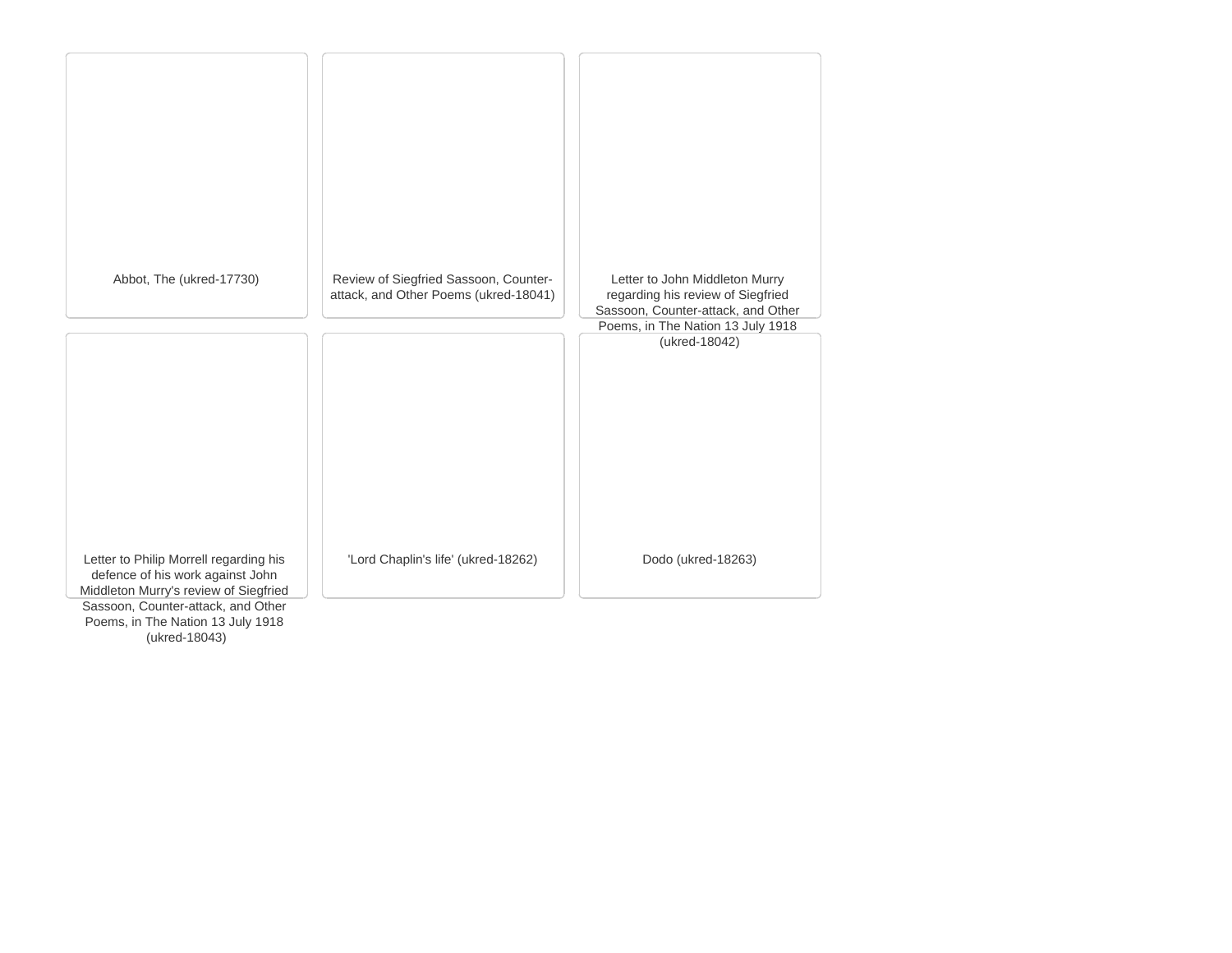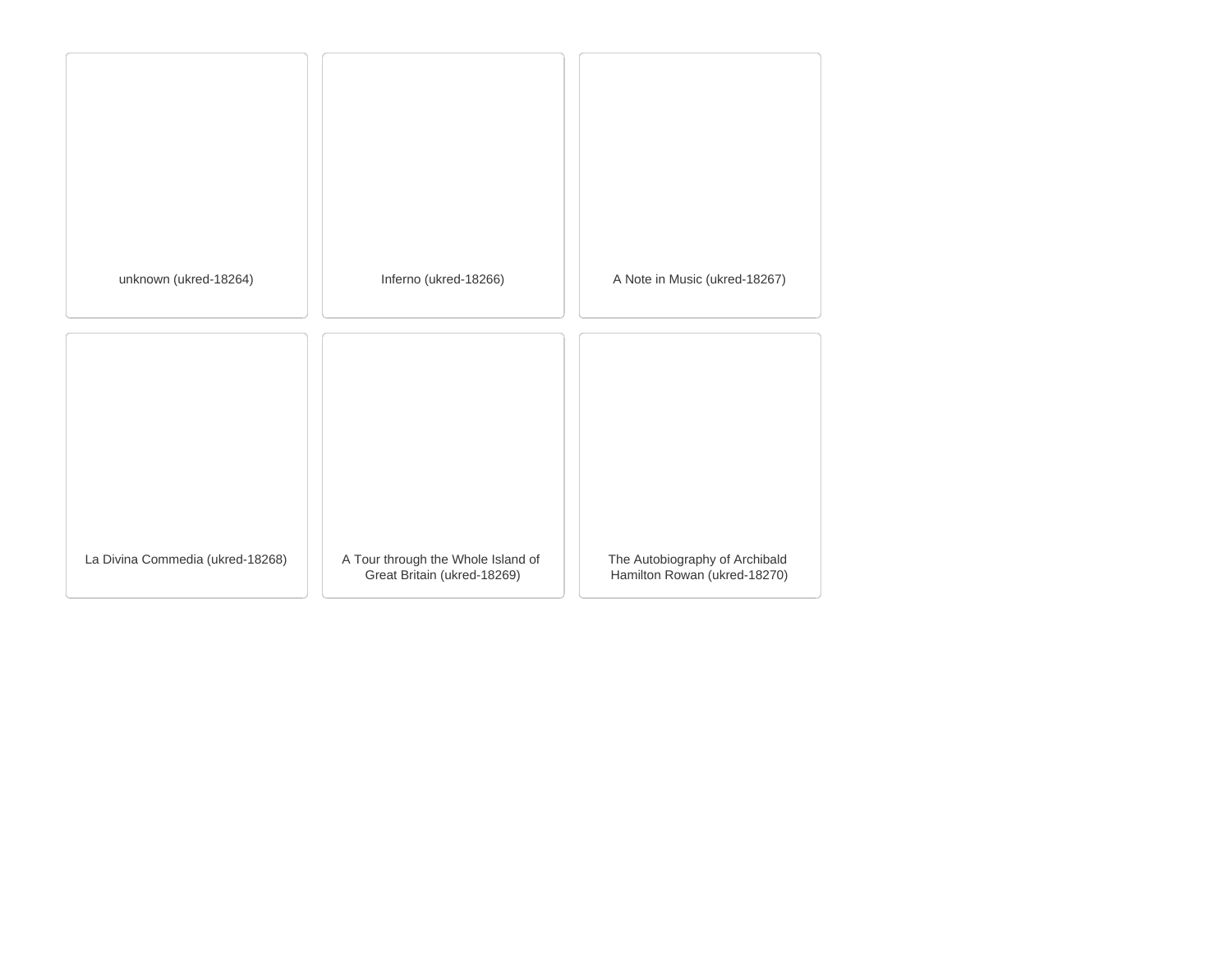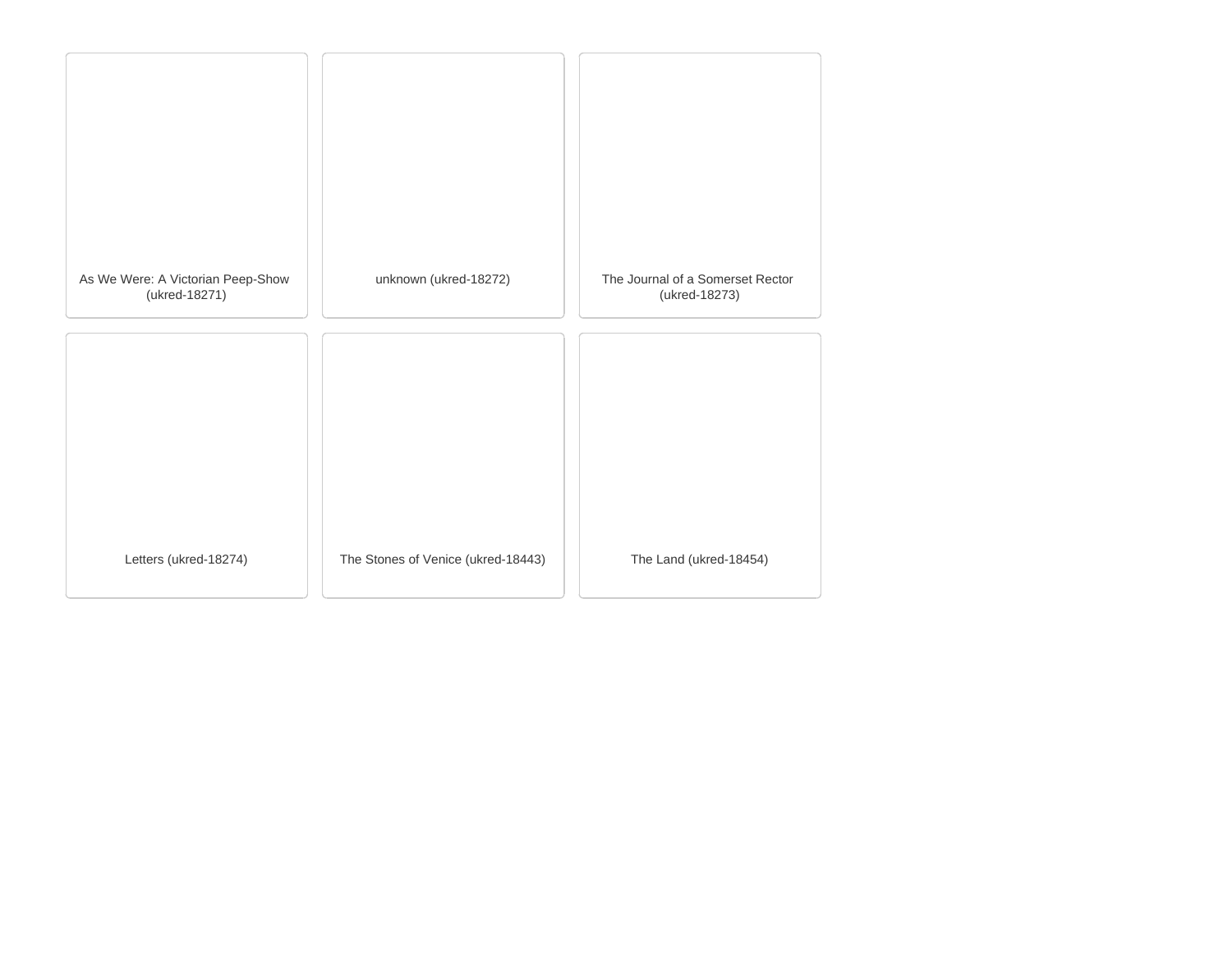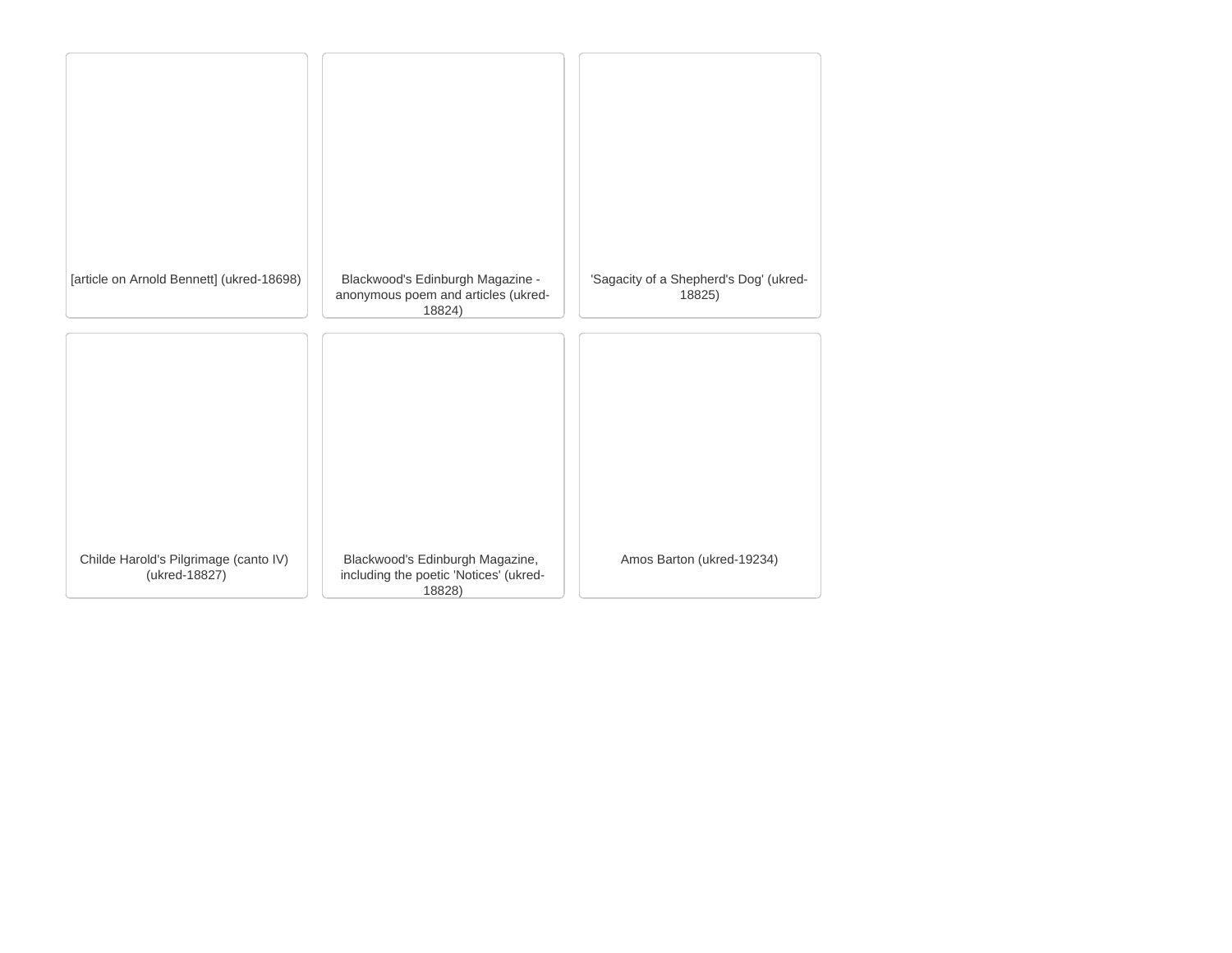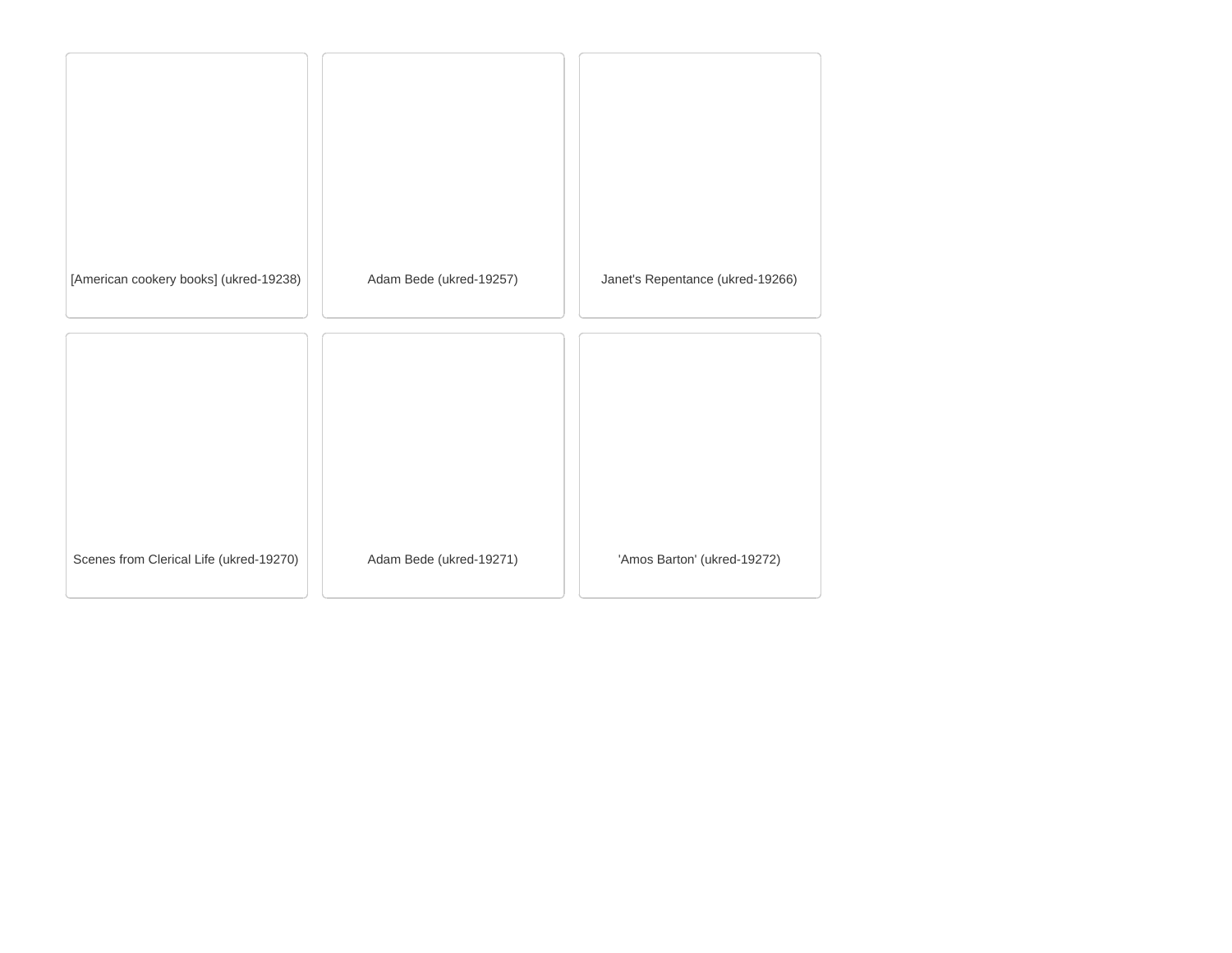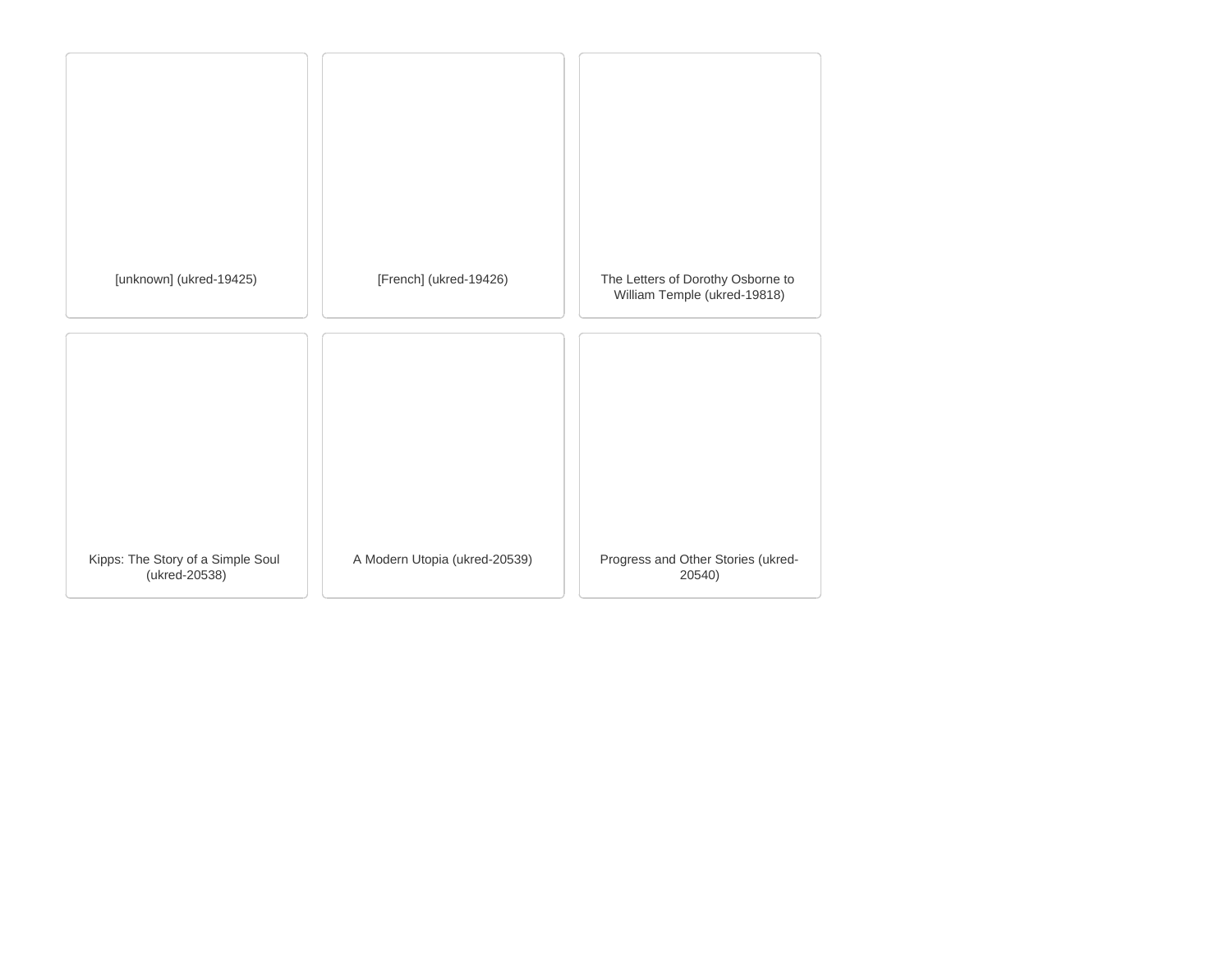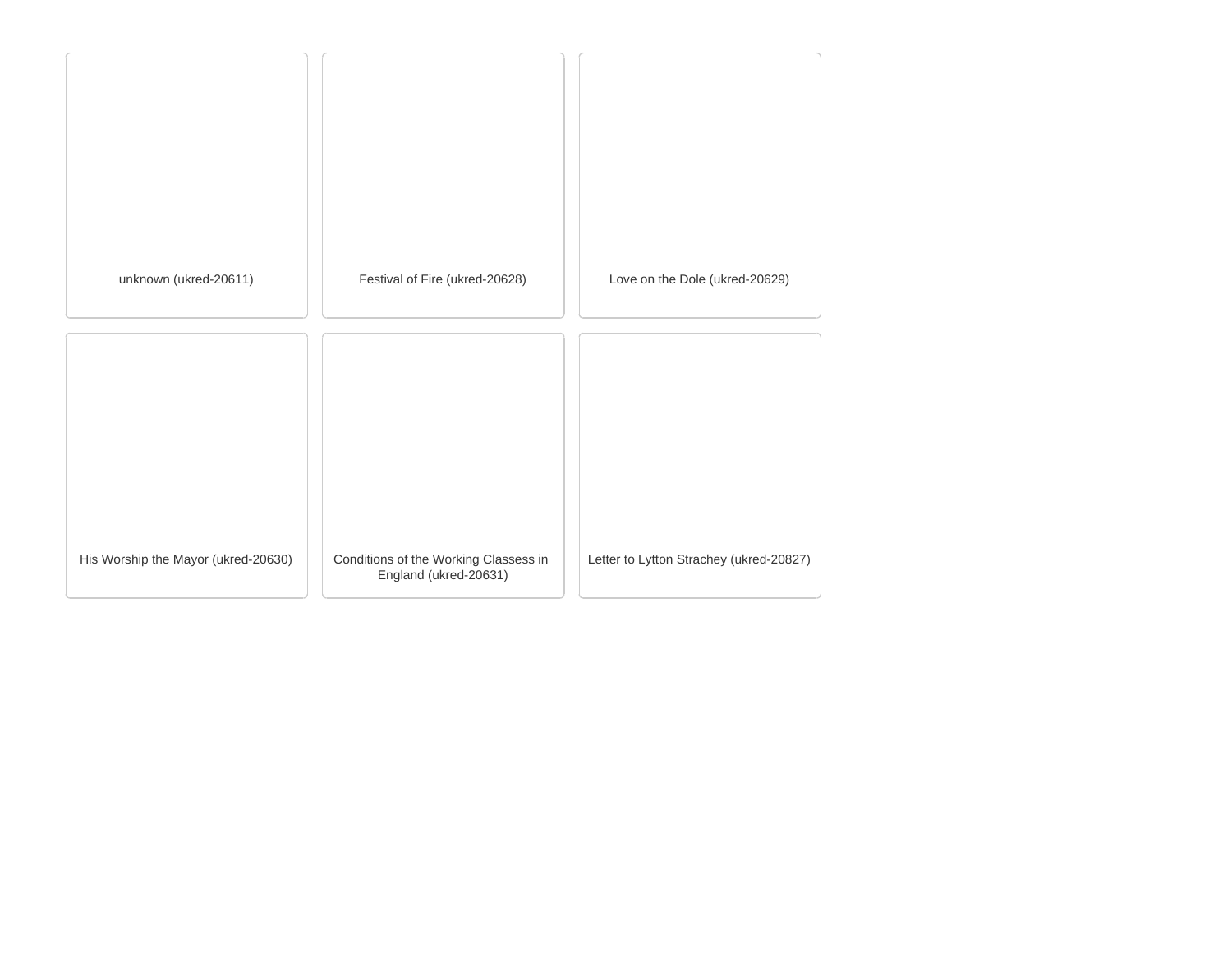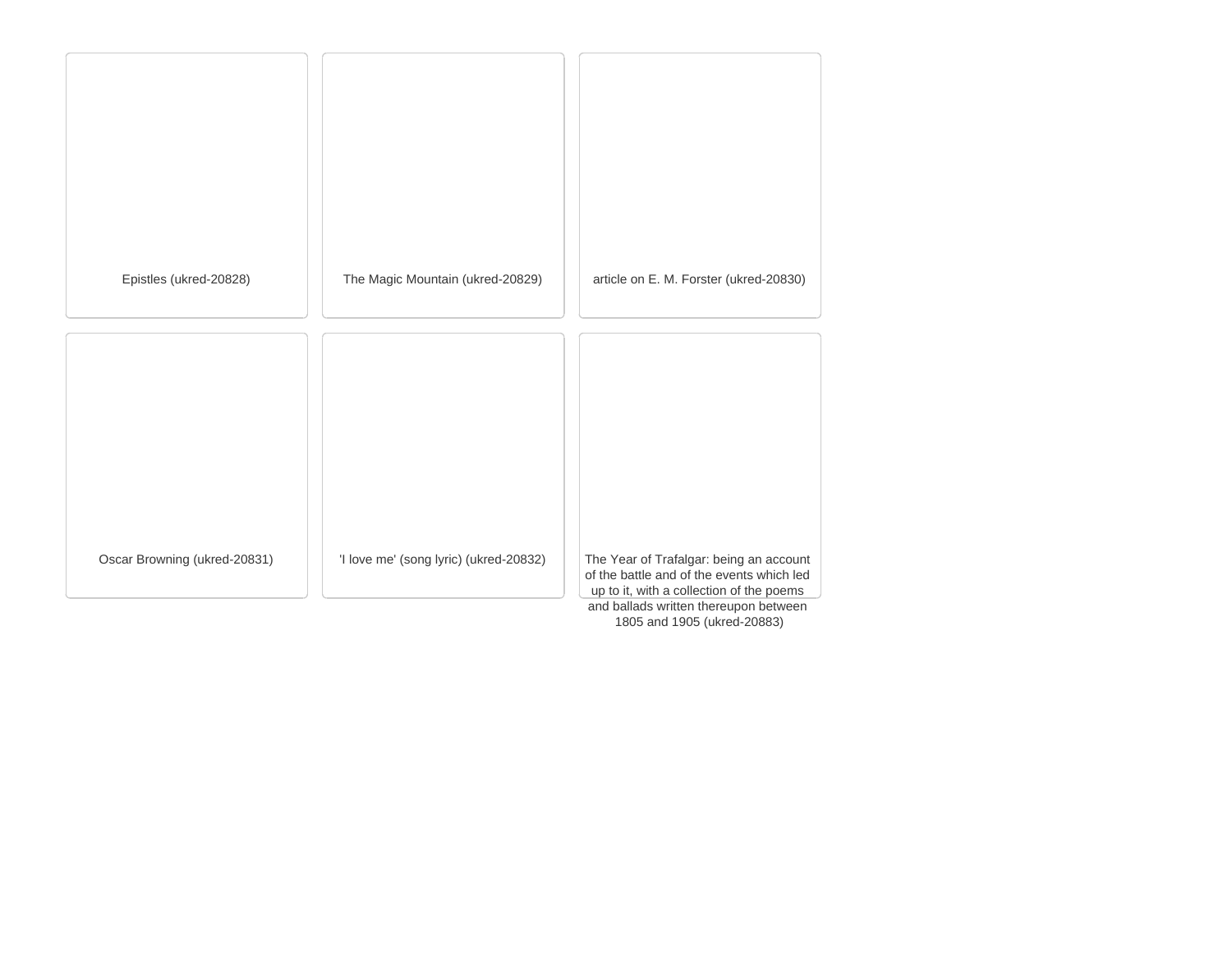| The Icelandic Sagas (ukred-20884)                            | The Year of Trafalgar: being an account<br>of the battle and of the events which led<br>up to it, with a collection of the poems | Sur la pierre blanche (ukred-20886)  |
|--------------------------------------------------------------|----------------------------------------------------------------------------------------------------------------------------------|--------------------------------------|
|                                                              | and ballads written thereupon between                                                                                            |                                      |
|                                                              | 1805 and 1905 (ukred-20885)                                                                                                      |                                      |
| [letter on punishment of adultery in<br>Turkey] (ukred-2105) | Life of Dr. George Bull (ukred-212)                                                                                              | Tom Brown's Schooldays (ukred-21829) |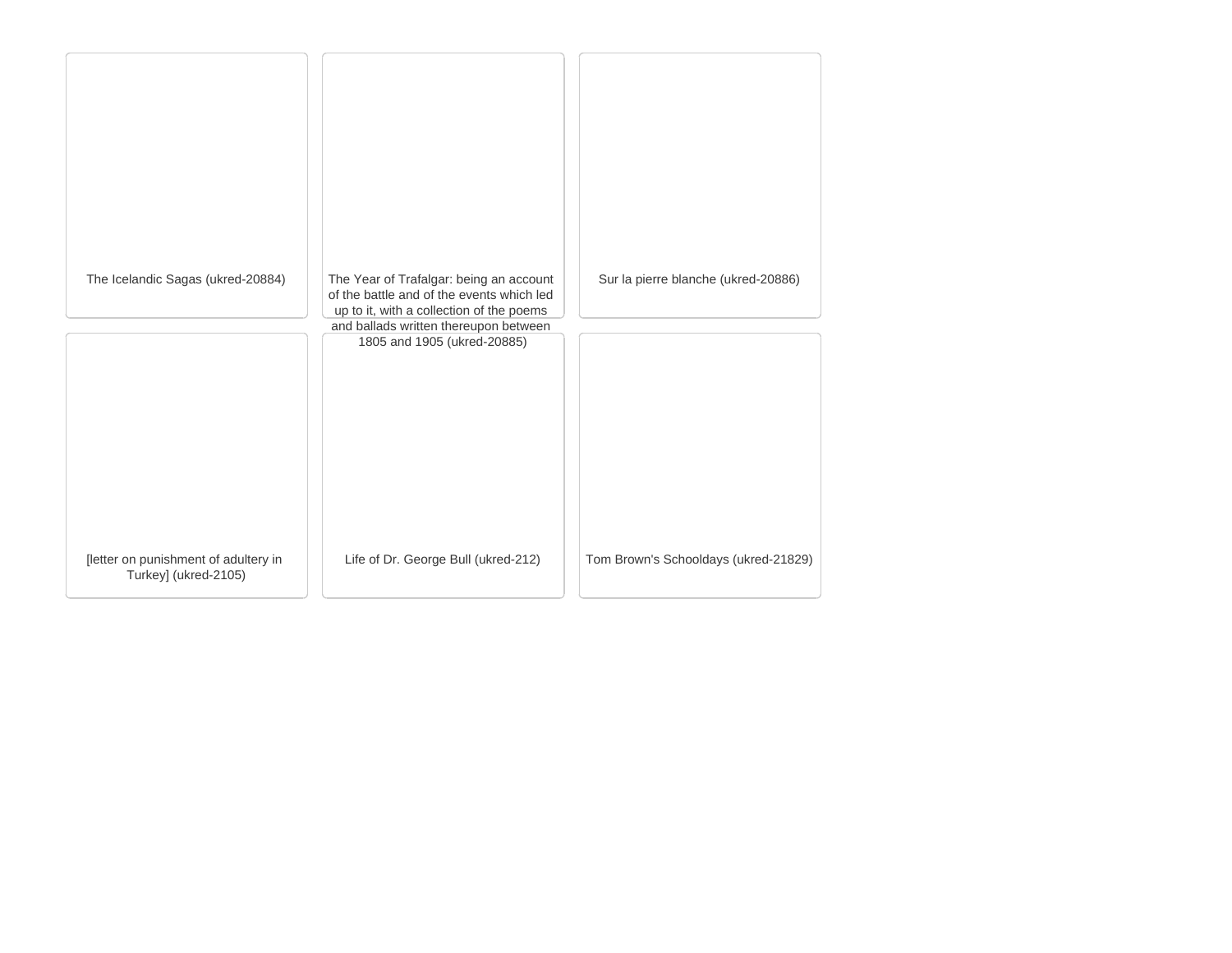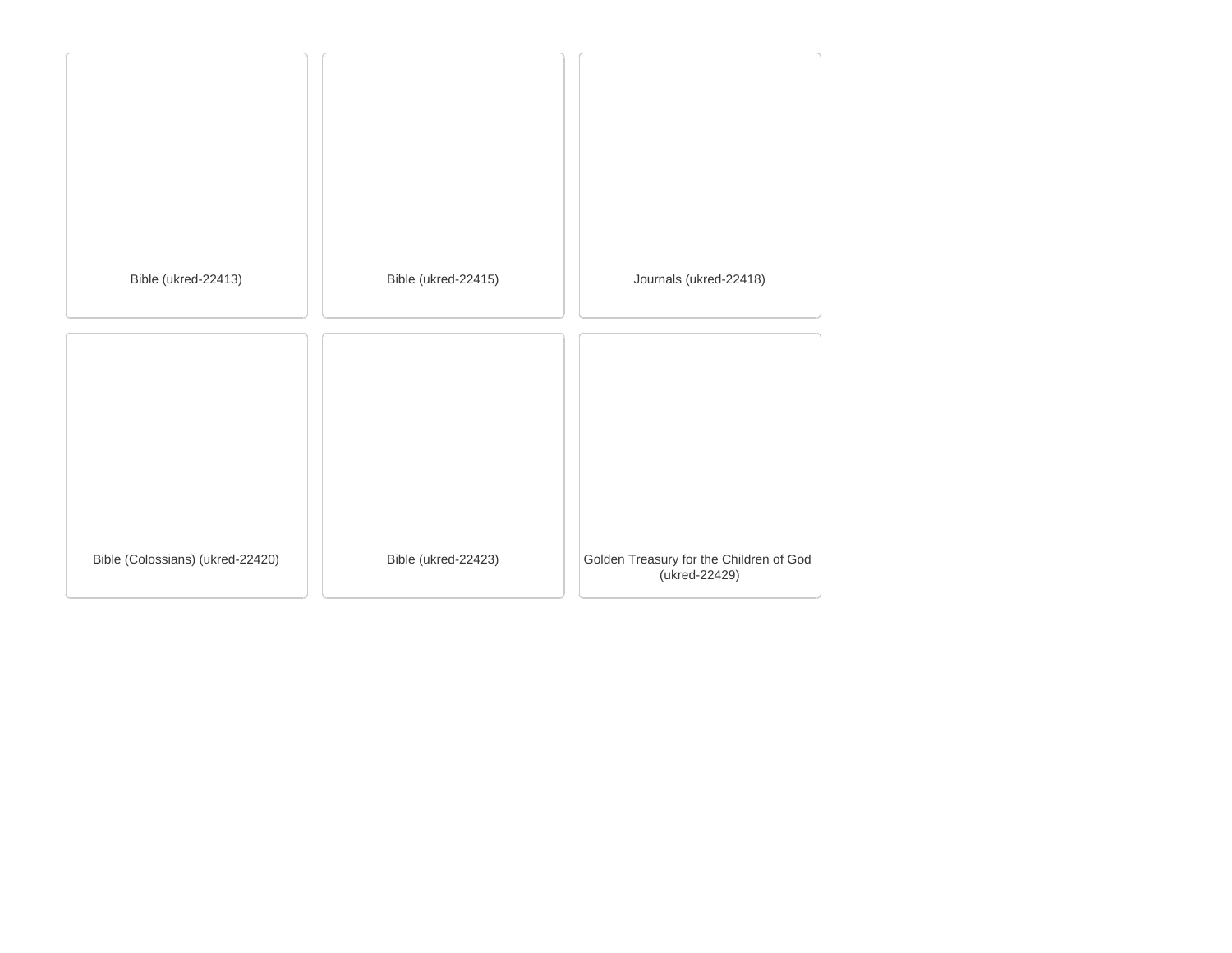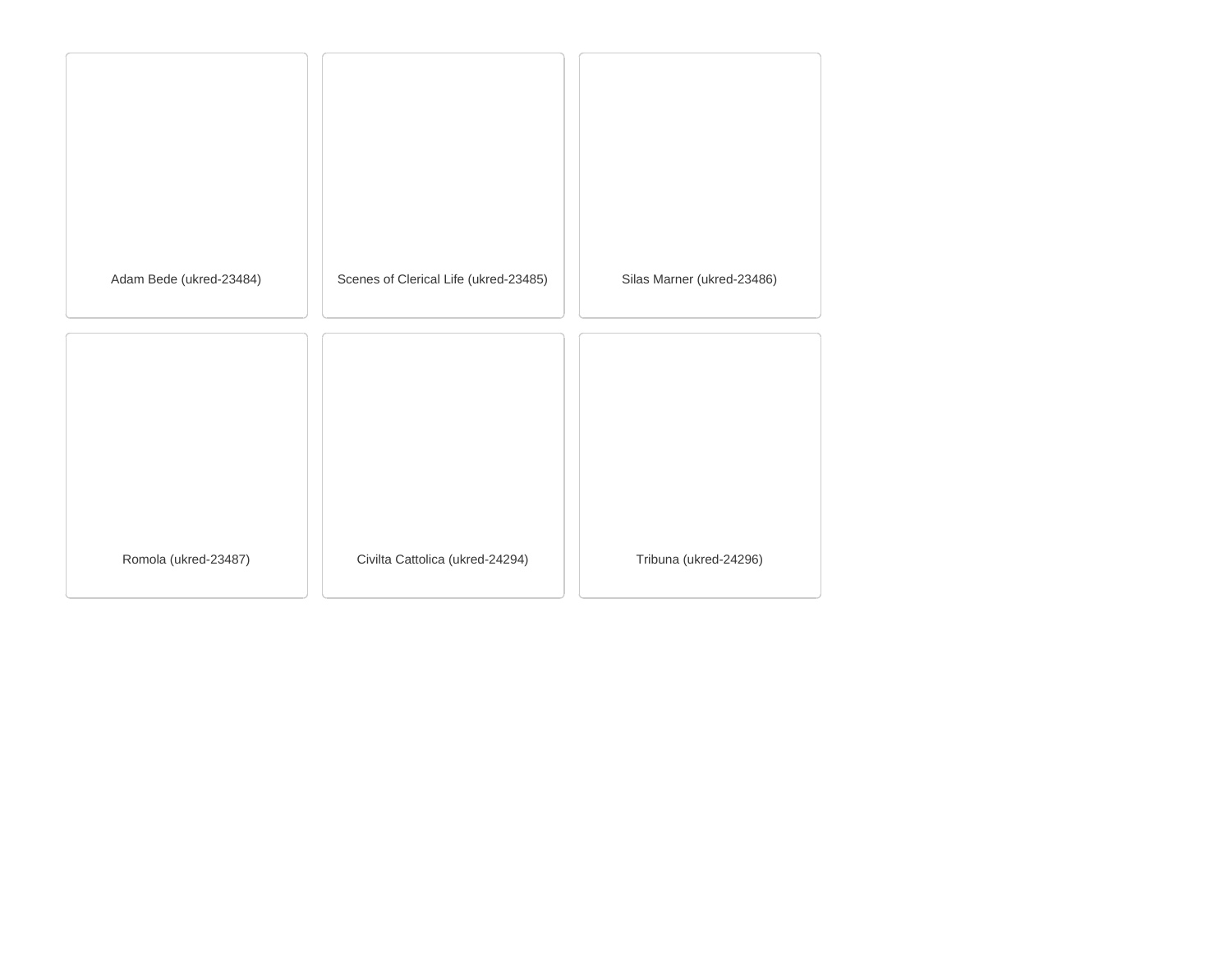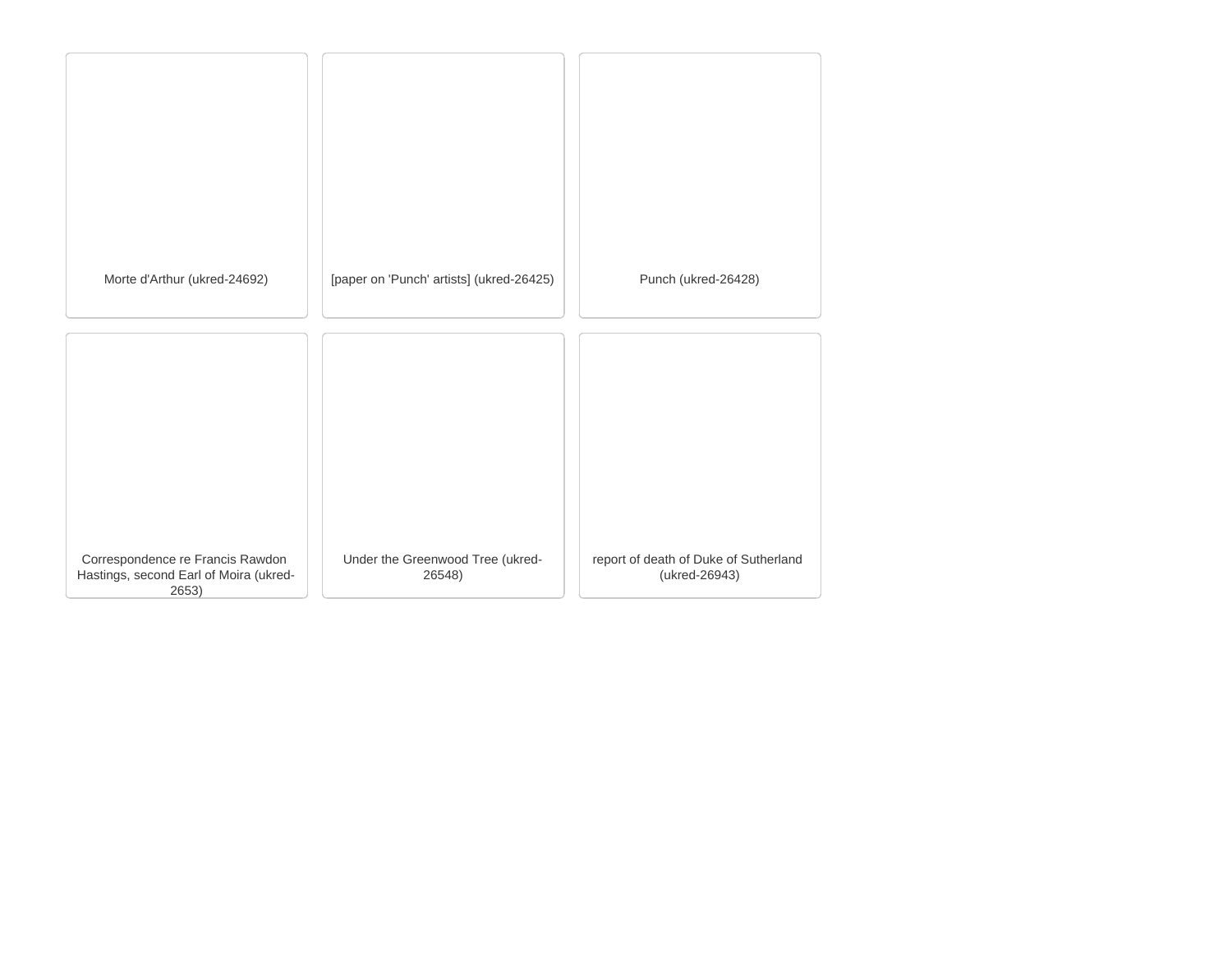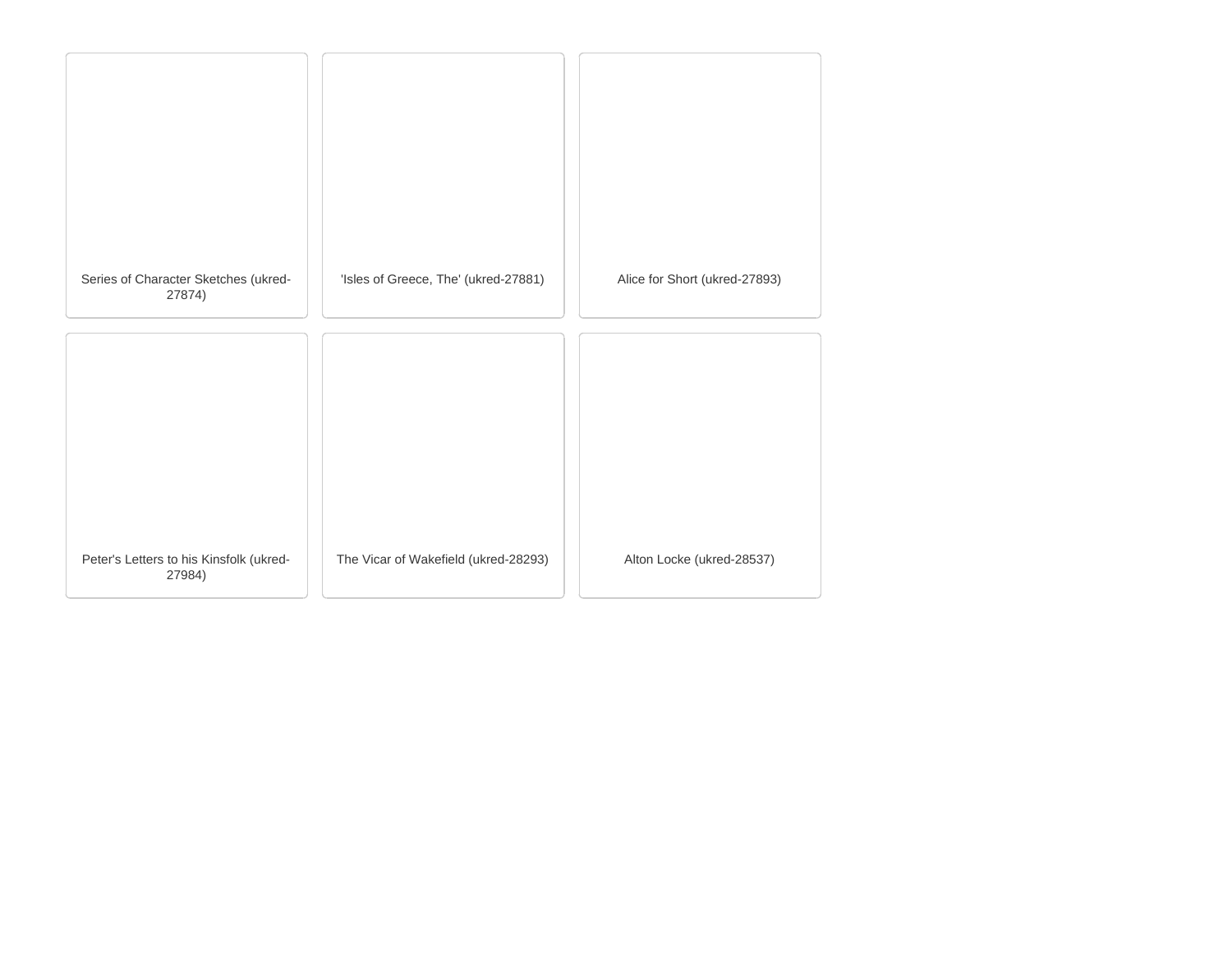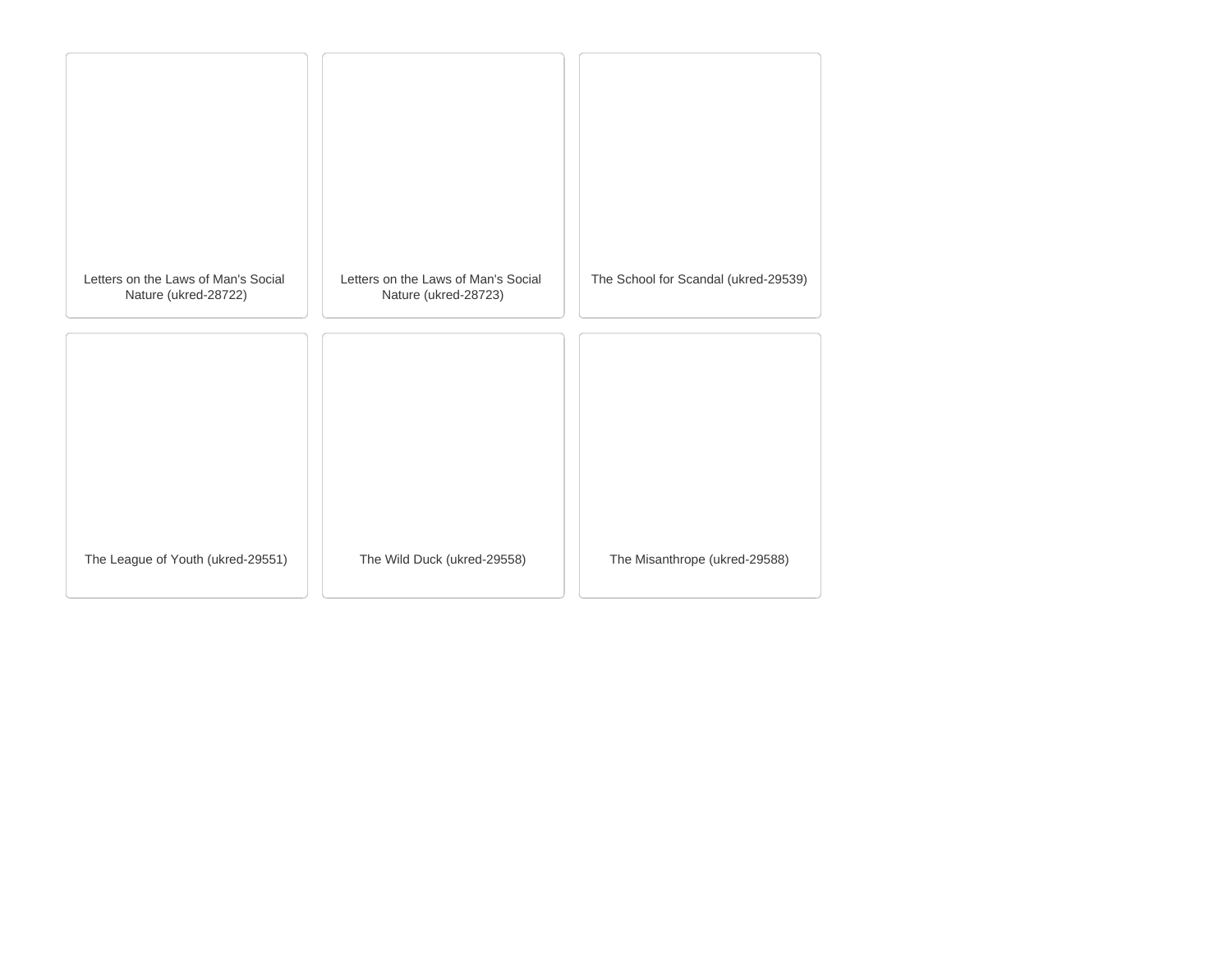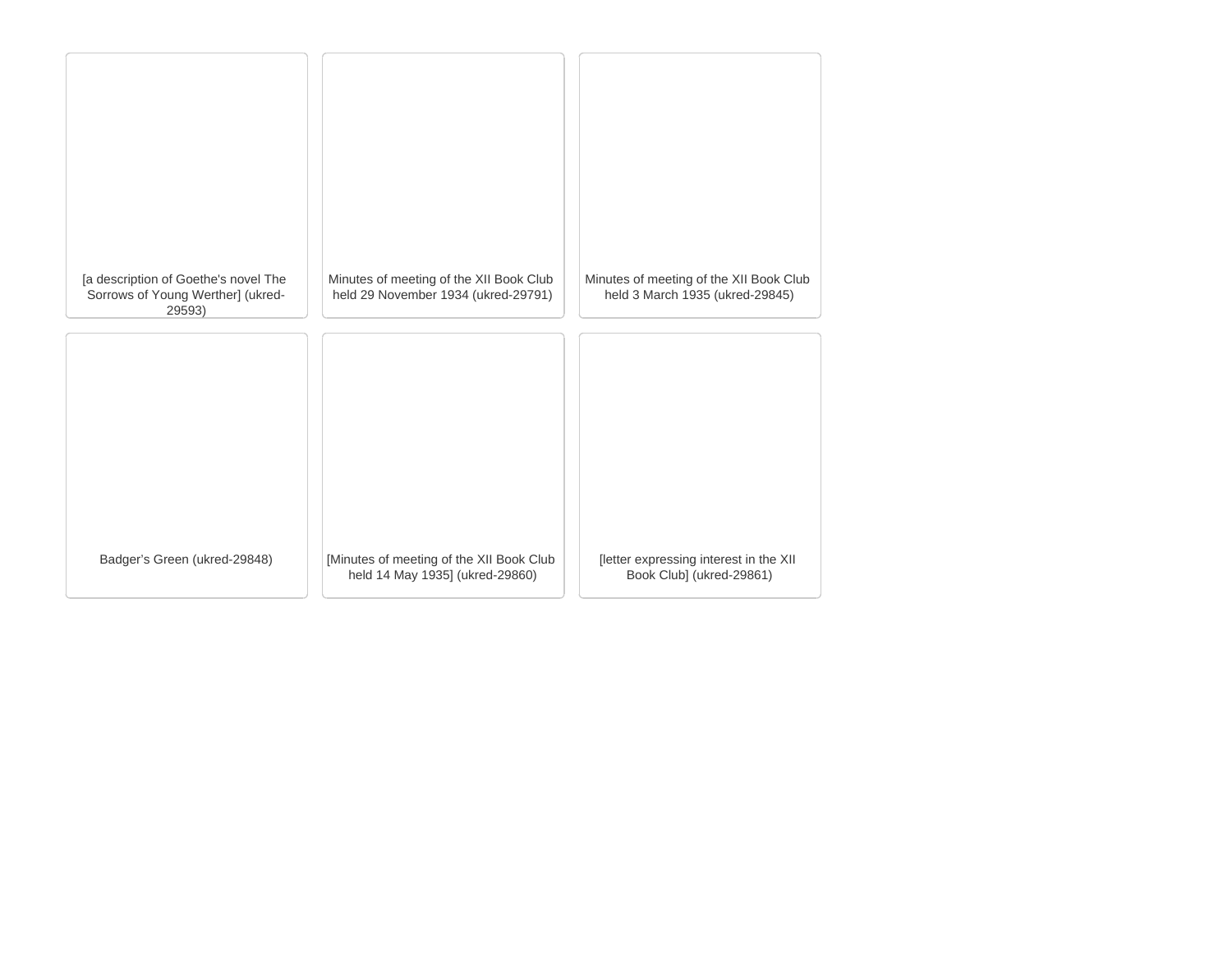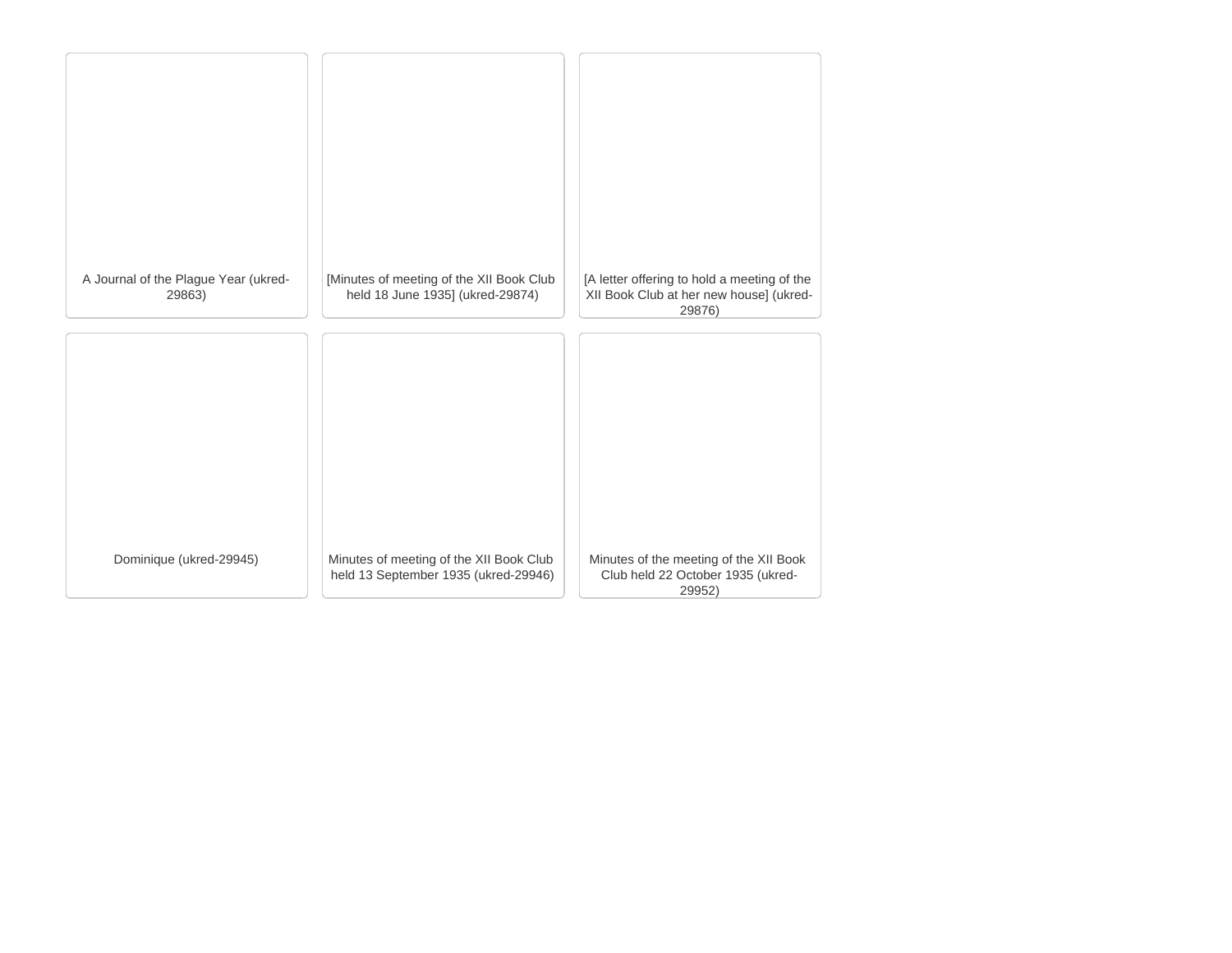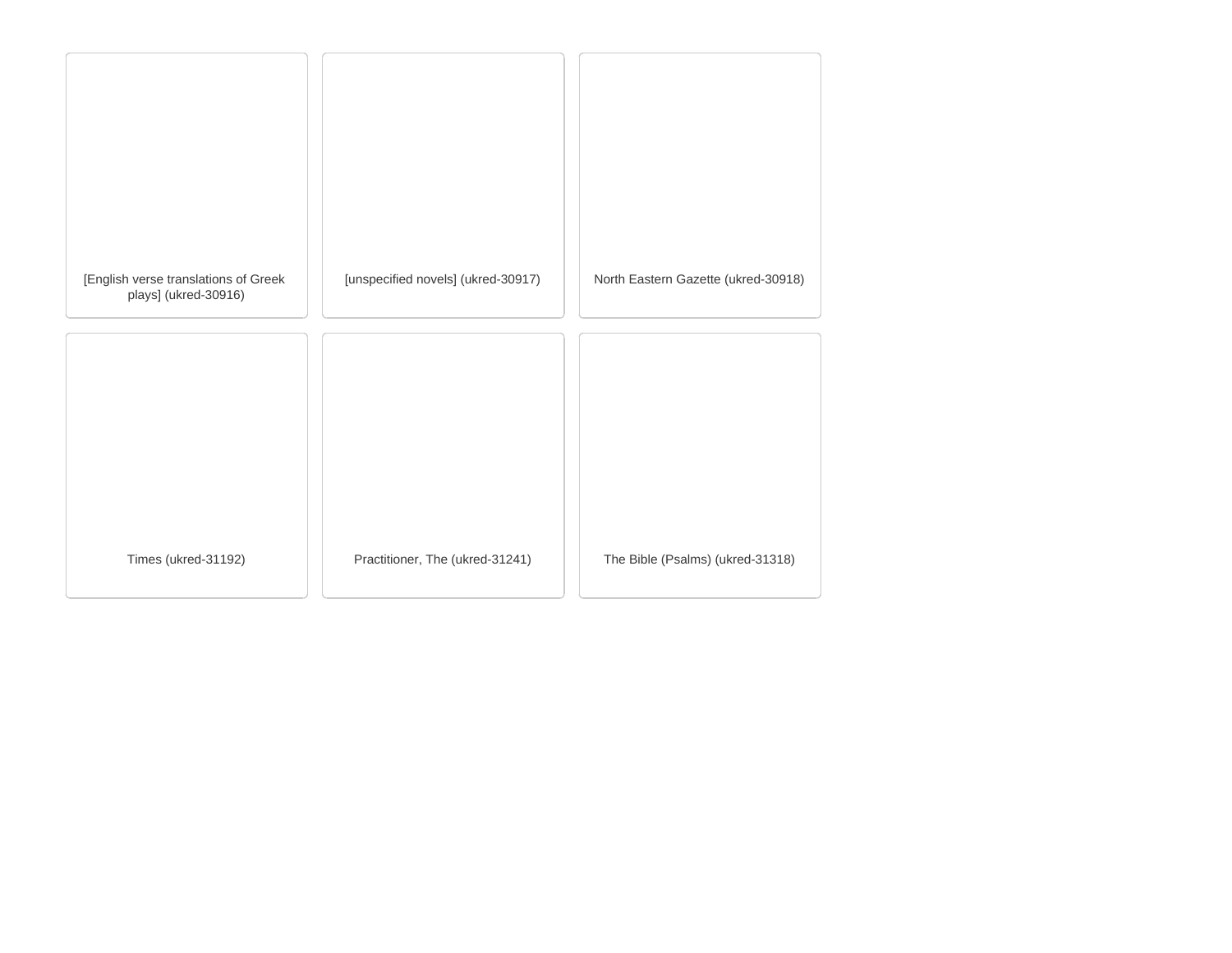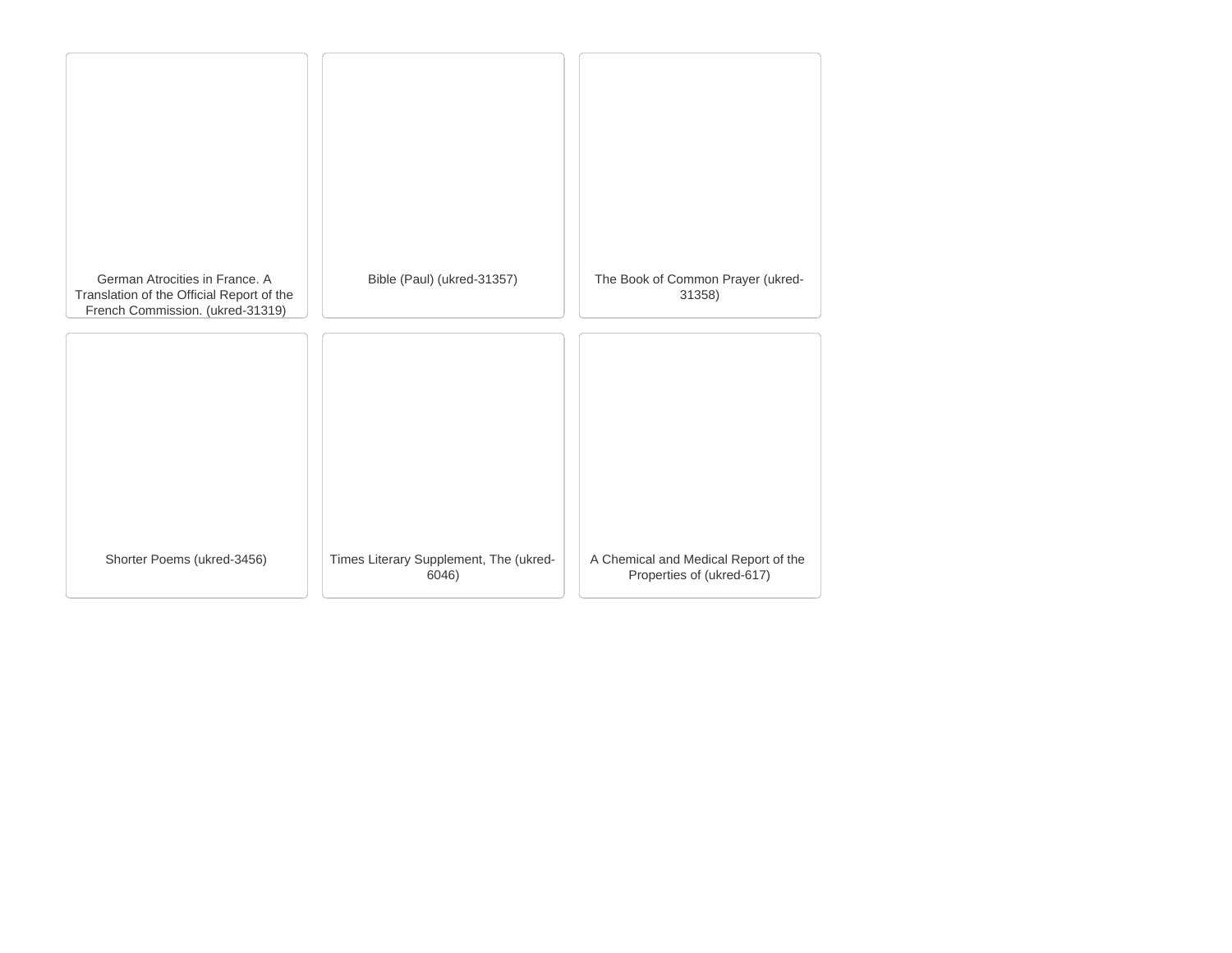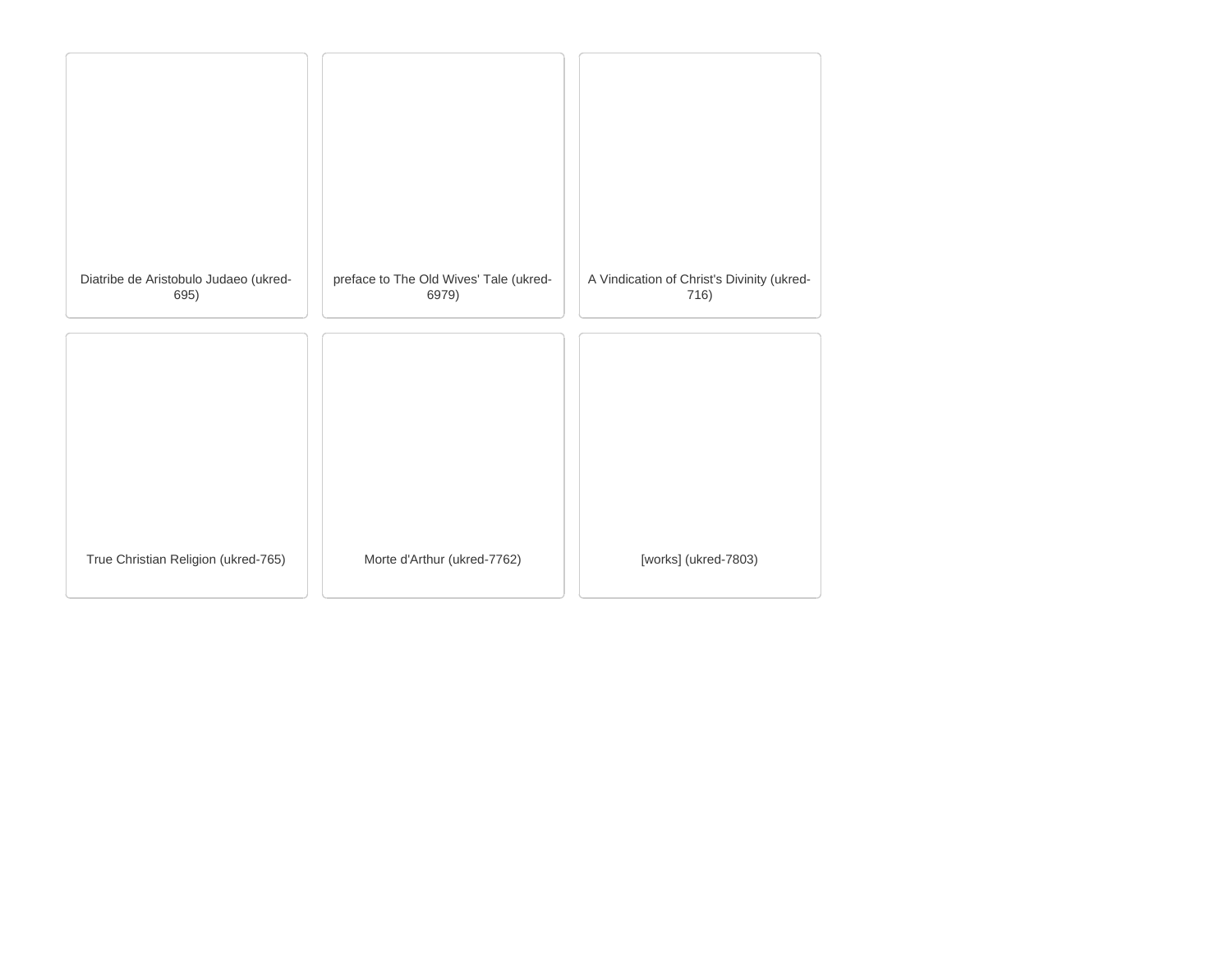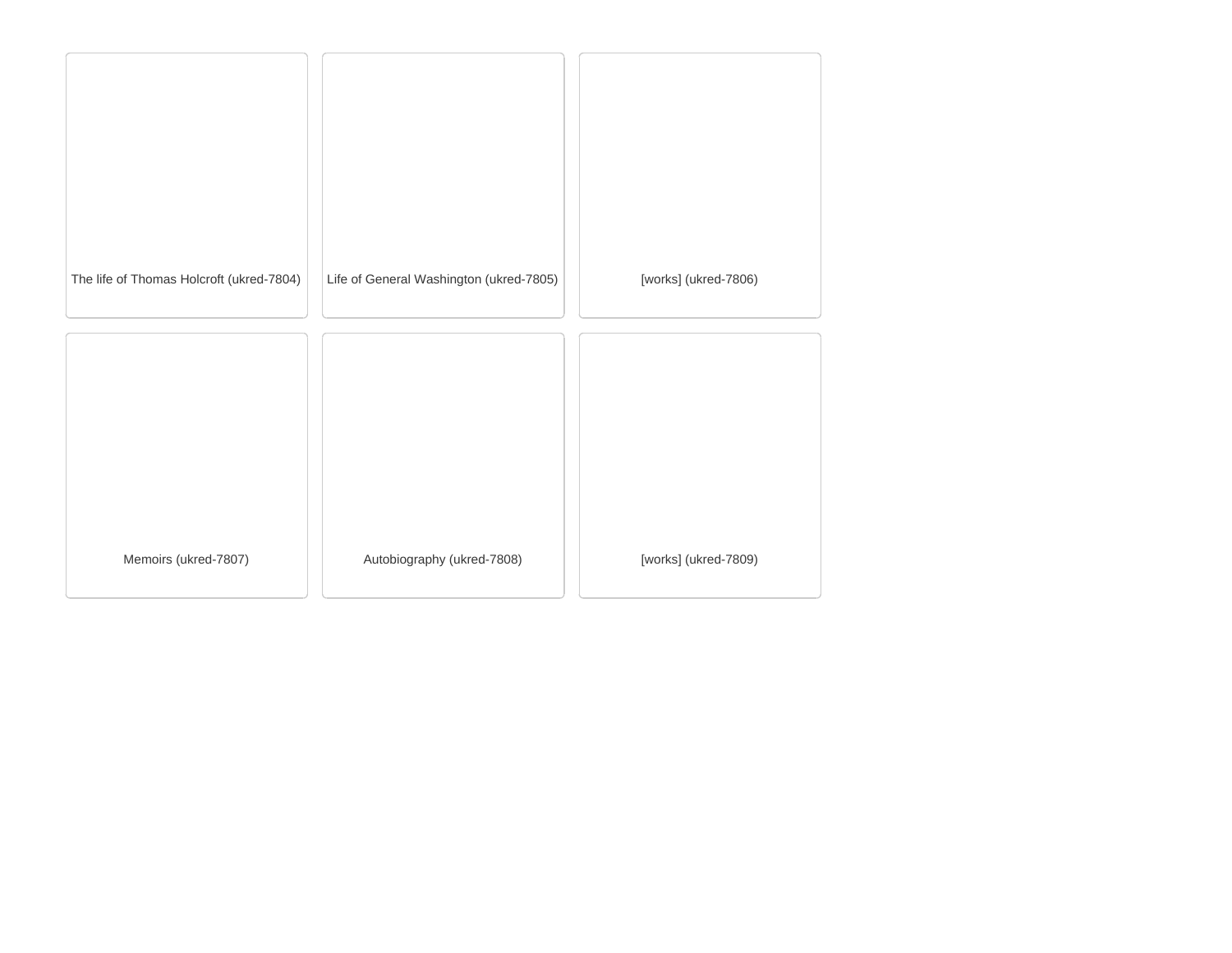